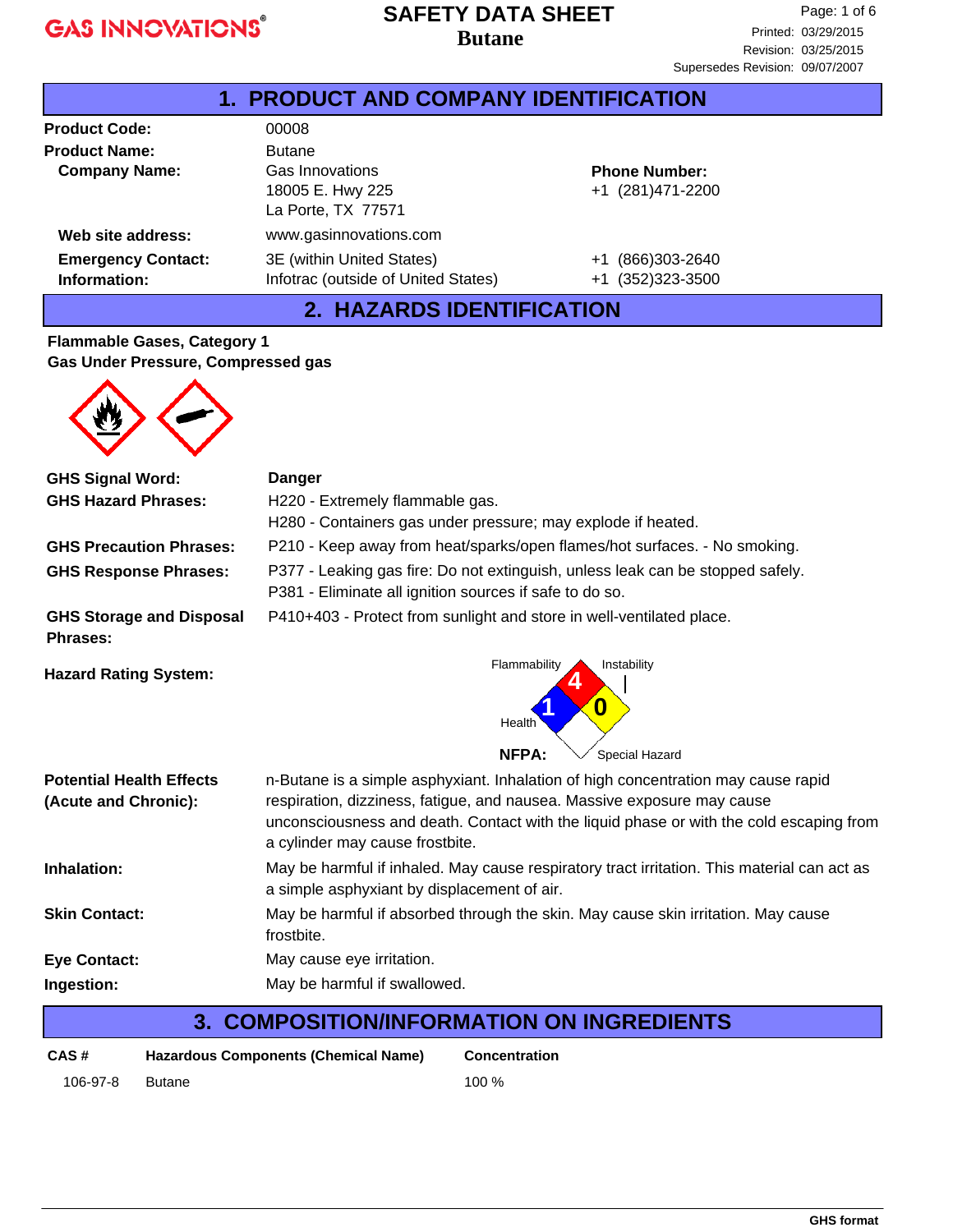### **Butane SAFETY DATA SHEET**

|                                                                                                   | <b>4. FIRST AID MEASURES</b>                                                                                                                                                                                                                                                                                                                                                                                                                                                                                                                                                                                                                                                                                                                                                                                                                                                                                                                                   |  |  |
|---------------------------------------------------------------------------------------------------|----------------------------------------------------------------------------------------------------------------------------------------------------------------------------------------------------------------------------------------------------------------------------------------------------------------------------------------------------------------------------------------------------------------------------------------------------------------------------------------------------------------------------------------------------------------------------------------------------------------------------------------------------------------------------------------------------------------------------------------------------------------------------------------------------------------------------------------------------------------------------------------------------------------------------------------------------------------|--|--|
| <b>Emergency and First Aid</b>                                                                    | Consult a physician. Show this safety data sheet to the doctor in attendance. Move out of                                                                                                                                                                                                                                                                                                                                                                                                                                                                                                                                                                                                                                                                                                                                                                                                                                                                      |  |  |
| <b>Procedures:</b>                                                                                | dangerous area.                                                                                                                                                                                                                                                                                                                                                                                                                                                                                                                                                                                                                                                                                                                                                                                                                                                                                                                                                |  |  |
| In Case of Inhalation:                                                                            | If breathed in, move person into fresh air. If not breathing give artificial respiration,<br>preferably mouth-to-mouth. If breathing is difficult, give oxygen. Call a physician.                                                                                                                                                                                                                                                                                                                                                                                                                                                                                                                                                                                                                                                                                                                                                                              |  |  |
| In Case of Skin Contact:                                                                          | Wash skin with soap and water. If skin irritation occurs, get medical advice/attention.                                                                                                                                                                                                                                                                                                                                                                                                                                                                                                                                                                                                                                                                                                                                                                                                                                                                        |  |  |
| In Case of Eye Contact:                                                                           | Immediately flush eyes with plenty of water for at I east 15 minutes. Hold eyelids apart<br>and flush eyes with plenty of water. After initial flushings, remove any contact lenses<br>and continue flushing for at least 15 minutes. Have eyes examined and tested by                                                                                                                                                                                                                                                                                                                                                                                                                                                                                                                                                                                                                                                                                         |  |  |
|                                                                                                   | medical personnel.                                                                                                                                                                                                                                                                                                                                                                                                                                                                                                                                                                                                                                                                                                                                                                                                                                                                                                                                             |  |  |
| In Case of Ingestion:                                                                             | Not expected to be a primary route of exposure.                                                                                                                                                                                                                                                                                                                                                                                                                                                                                                                                                                                                                                                                                                                                                                                                                                                                                                                |  |  |
|                                                                                                   | <b>5. FIRE FIGHTING MEASURES</b>                                                                                                                                                                                                                                                                                                                                                                                                                                                                                                                                                                                                                                                                                                                                                                                                                                                                                                                               |  |  |
| <b>Flash Pt:</b>                                                                                  | Method Used: Not Applicable<br>NA .                                                                                                                                                                                                                                                                                                                                                                                                                                                                                                                                                                                                                                                                                                                                                                                                                                                                                                                            |  |  |
| <b>Explosive Limits:</b>                                                                          | UEL: 8.4 %(V)<br>LEL: $1.8\%$ (V)                                                                                                                                                                                                                                                                                                                                                                                                                                                                                                                                                                                                                                                                                                                                                                                                                                                                                                                              |  |  |
| <b>Autoignition Pt:</b>                                                                           | 430 C (806 F)                                                                                                                                                                                                                                                                                                                                                                                                                                                                                                                                                                                                                                                                                                                                                                                                                                                                                                                                                  |  |  |
|                                                                                                   | Suitable Extinguishing Media: The only safe way to extinguish an n-butane fire is to stop the flow of gas. IF the flow                                                                                                                                                                                                                                                                                                                                                                                                                                                                                                                                                                                                                                                                                                                                                                                                                                         |  |  |
|                                                                                                   | cannot be stopped, let the fire burn out while cooling the cylinder and the surrounding<br>areas using a water spray.                                                                                                                                                                                                                                                                                                                                                                                                                                                                                                                                                                                                                                                                                                                                                                                                                                          |  |  |
| <b>Fire Fighting Instructions:</b>                                                                | Personnel may have to wear approach-type protective suits and positive pressure<br>self-contained breathing apparatus. Firefighters' turnout gear may be inadequate. Small<br>secondary fires may be brought under control by using carbon dioxide or a dry chemical<br>fire extinguisher and stopping the flow. Cylinders exposed to fire may rupture with violent<br>force. Extinguishing surrounding fire and keep cylinders cool by applying water from a<br>maximum possible distance with a water spray. Flammable gases may spread from a<br>spill after the fire is extinguished and be subject to re-ignition.                                                                                                                                                                                                                                                                                                                                        |  |  |
| <b>Flammable Properties and</b><br>Hazards:                                                       | High temperatures and fire conditions can result in the formation of carbon monoxide<br>and carbon dioxide.                                                                                                                                                                                                                                                                                                                                                                                                                                                                                                                                                                                                                                                                                                                                                                                                                                                    |  |  |
|                                                                                                   | <b>6. ACCIDENTAL RELEASE MEASURES</b>                                                                                                                                                                                                                                                                                                                                                                                                                                                                                                                                                                                                                                                                                                                                                                                                                                                                                                                          |  |  |
| <b>Protective Precautions,</b><br><b>Protective Equipment and</b><br><b>Emergency Procedures:</b> | Use proper personal protective equipment as indicated in Section 8.                                                                                                                                                                                                                                                                                                                                                                                                                                                                                                                                                                                                                                                                                                                                                                                                                                                                                            |  |  |
| <b>Steps To Be Taken In Case</b><br><b>Material Is Released Or</b><br>Spilled:                    | Shut off all sources of ignition. Ventilate the area. For controlling larger flows, personnel<br>may have to wear approach-type protective suits and self-contained breathing<br>apparatus.                                                                                                                                                                                                                                                                                                                                                                                                                                                                                                                                                                                                                                                                                                                                                                    |  |  |
|                                                                                                   | <b>7. HANDLING AND STORAGE</b>                                                                                                                                                                                                                                                                                                                                                                                                                                                                                                                                                                                                                                                                                                                                                                                                                                                                                                                                 |  |  |
| <b>Precautions To Be Taken in</b><br>Handling:                                                    | Avoid inhalation of vapor or mist. Keep away from heat, sparks and flame. Keep away<br>from sources of ignition - No smoking. Use spark-proof tools and explosion proof<br>equipment. Use in a closed system. Secure all lines and equipment. Install check valves<br>or traps to prevent suckback to the cylinder. Ground all lines and equipment. Leak check<br>the lines and equipment. Have an emergency plan covering steps to be taken in the<br>event of an accidental release.<br>Wear leather safety gloves and safety shoes when handling cylinders. Protect cylinders<br>from physical damage; do not drag, roll, slide or drop. While moving cylinder, always<br>keep in place removable valve cover. Never attempt to lift a cylinder by its cap; the cap<br>is intended solely to protect the valve. When moving cylinders, even for short distances,<br>use a cart (trolley, hand truck, etc.) designed to transport cylinders. Never insert an |  |  |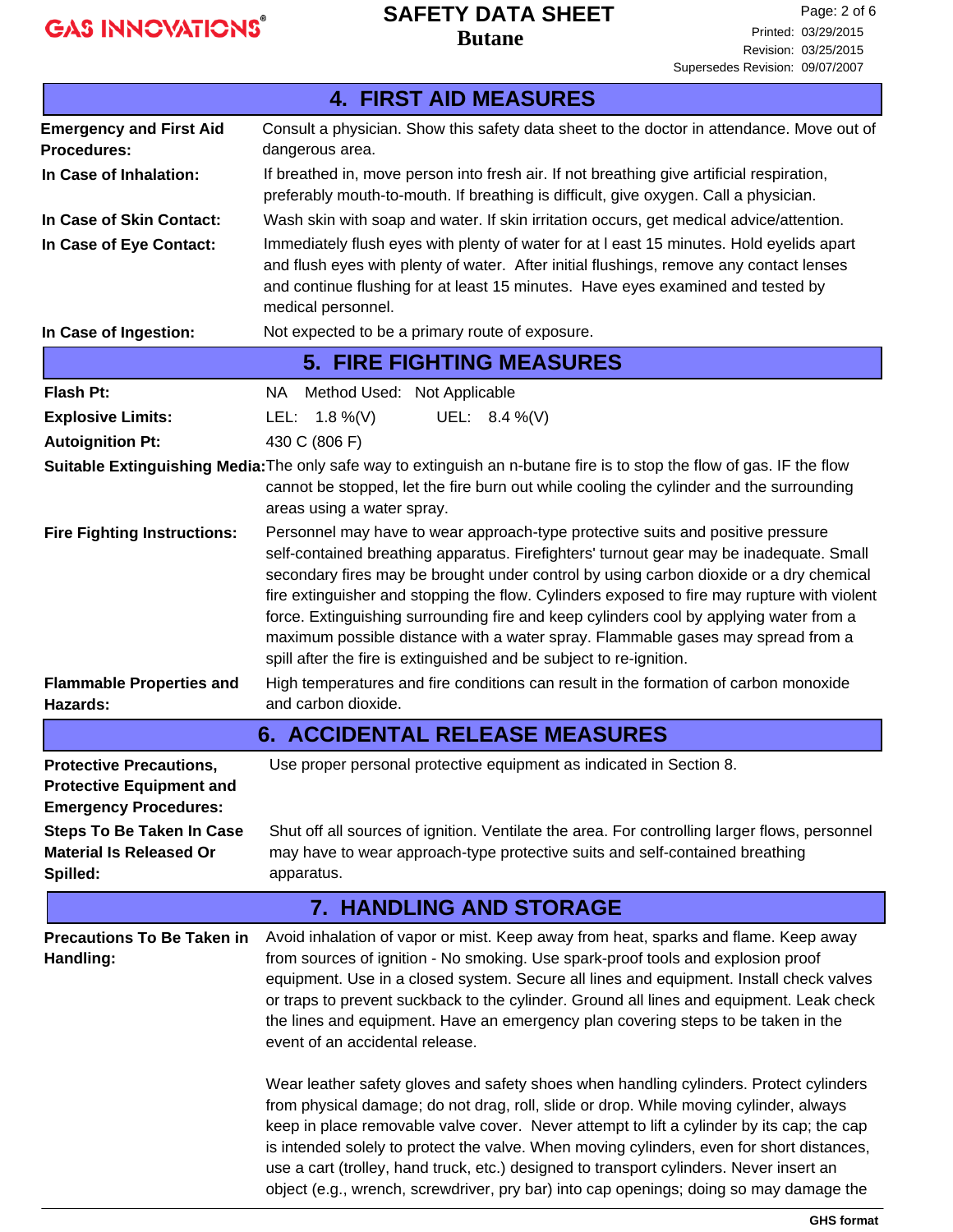| <b>GAS INNOVATIONS®</b> |  |  |
|-------------------------|--|--|
|                         |  |  |

### **Butane SAFETY DATA SHEET**

valve and cause a leak. Use an adjustable strap wrench to remove over-tight or rusted caps. Slowly open the valve. If the valve is hard to open, discontinue use and contact your supplier. Close the container valve after each use; keep closed even when empty. Never apply flame or localized heat directly to any part of the container. High temperatures may damage the container and could cause the pressure relief device to fail prematurely, venting the container contents. Cylinders should be stored and used in dry, well-ventilated areas away from sources of heat or ignition. Store away from oxidizers. **Precautions To Be Taken in Storing:** When handling product under pressure, use piping and equipment adequately designed to withstand the pressures to be encountered. Never work on a pressurized system. Use a back flow preventive device in the piping. Gases can cause rapid suffocation because of oxygen deficiency; store and use with adequate ventilation. If a leak occurs, close the container valve and blow down the system in a safe and environmentally correct manner in compliance with all international, federal/national, state/provincial, and local laws; then repair the leak. Never place a container where it may become part of an electrical circuit. **Other Precautions:**

## **8. EXPOSURE CONTROLS/PERSONAL PROTECTION**

| CAS#                                               | <b>Partial Chemical Name</b>         |                                        | <b>OSHA TWA</b>                                                                                                                                                                                                                         | <b>ACGIH TWA</b> | <b>Other Limits</b> |
|----------------------------------------------------|--------------------------------------|----------------------------------------|-----------------------------------------------------------------------------------------------------------------------------------------------------------------------------------------------------------------------------------------|------------------|---------------------|
| 106-97-8                                           | <b>Butane</b>                        |                                        | No data.                                                                                                                                                                                                                                | TLV: (800 ppm)   | No data.            |
| <b>Respiratory Equipment</b><br>(Specify Type):    |                                      |                                        | If exposure limits are exceeded or respiratory irritation is experienced, NIOSH/MSHA<br>approved respiratory protection should be worn. Gas displaces the air and causes a<br>deficiency of oxygen and the possibility of asphyxiation. |                  |                     |
| <b>Eye Protection:</b>                             |                                      |                                        | Wear safety glasses when handling cylinders; vapor-proof goggles and a face shield<br>during cylinder change out or whenever contact with product is possible. Select eye<br>protection in accordance with OSHA 29 CFR 1910.133.        |                  |                     |
| <b>Protective Gloves:</b>                          |                                      |                                        | Wear appropriate gloves to prevent skin exposure.                                                                                                                                                                                       |                  |                     |
| <b>Other Protective Clothing:</b>                  |                                      |                                        | Not required under normal use conditions.                                                                                                                                                                                               |                  |                     |
| <b>Engineering Controls</b><br>(Ventilation etc.): |                                      |                                        | Use explosion-proof ventilation equipment. Facilities storing or utilizing this material<br>should be equipped with an eyewash facility and a safety shower.                                                                            |                  |                     |
| <b>Practices:</b>                                  | Work/Hygienic/Maintenance            |                                        | Handle in accordance with good industrial hygiene and safety practice. Wash hands<br>before breaks and at the end of workday.                                                                                                           |                  |                     |
|                                                    |                                      |                                        | <b>9. PHYSICAL AND CHEMICAL PROPERTIES</b>                                                                                                                                                                                              |                  |                     |
| <b>Physical States:</b>                            |                                      | [X] Gas<br>[ ] Liquid                  | [ ] Solid                                                                                                                                                                                                                               |                  |                     |
| <b>Appearance and Odor:</b>                        |                                      | Appearance: colorless.                 |                                                                                                                                                                                                                                         |                  |                     |
|                                                    |                                      | Odor: Characteristic natural gas odor. |                                                                                                                                                                                                                                         |                  |                     |
|                                                    |                                      |                                        | Specific Volume: 0.400 m3/kg, 6.4 ft3/lb @ 1 atm, 21.1C.                                                                                                                                                                                |                  |                     |
|                                                    |                                      |                                        | Solubility in Water: 3.147 cm3/100 cm3 water @ 1 atm, 0 C.                                                                                                                                                                              |                  |                     |
| <b>Freezing Point:</b>                             |                                      | $-138$ C $(-217)$ F)                   |                                                                                                                                                                                                                                         |                  |                     |
| <b>Boiling Point:</b>                              |                                      | $-0.60$ C (30.9 F)                     |                                                                                                                                                                                                                                         |                  |                     |
|                                                    | <b>Decomposition Temperature: NA</b> |                                        |                                                                                                                                                                                                                                         |                  |                     |
|                                                    |                                      |                                        |                                                                                                                                                                                                                                         |                  |                     |
| <b>Autoignition Pt:</b>                            |                                      | 430 C (806 F)                          |                                                                                                                                                                                                                                         |                  |                     |
| Flash Pt:                                          |                                      | NA Method Used: Not Applicable         |                                                                                                                                                                                                                                         |                  |                     |
| <b>Explosive Limits:</b>                           |                                      | LEL: $1.8\%$ (V)                       | UEL: $8.4\%$ (V)                                                                                                                                                                                                                        |                  |                     |
| <b>Density:</b>                                    | Specific Gravity (Water = 1):        | <b>NA</b><br>$2.11 - @ 1 atm$          | at 20.0 C (68.0 F)                                                                                                                                                                                                                      |                  |                     |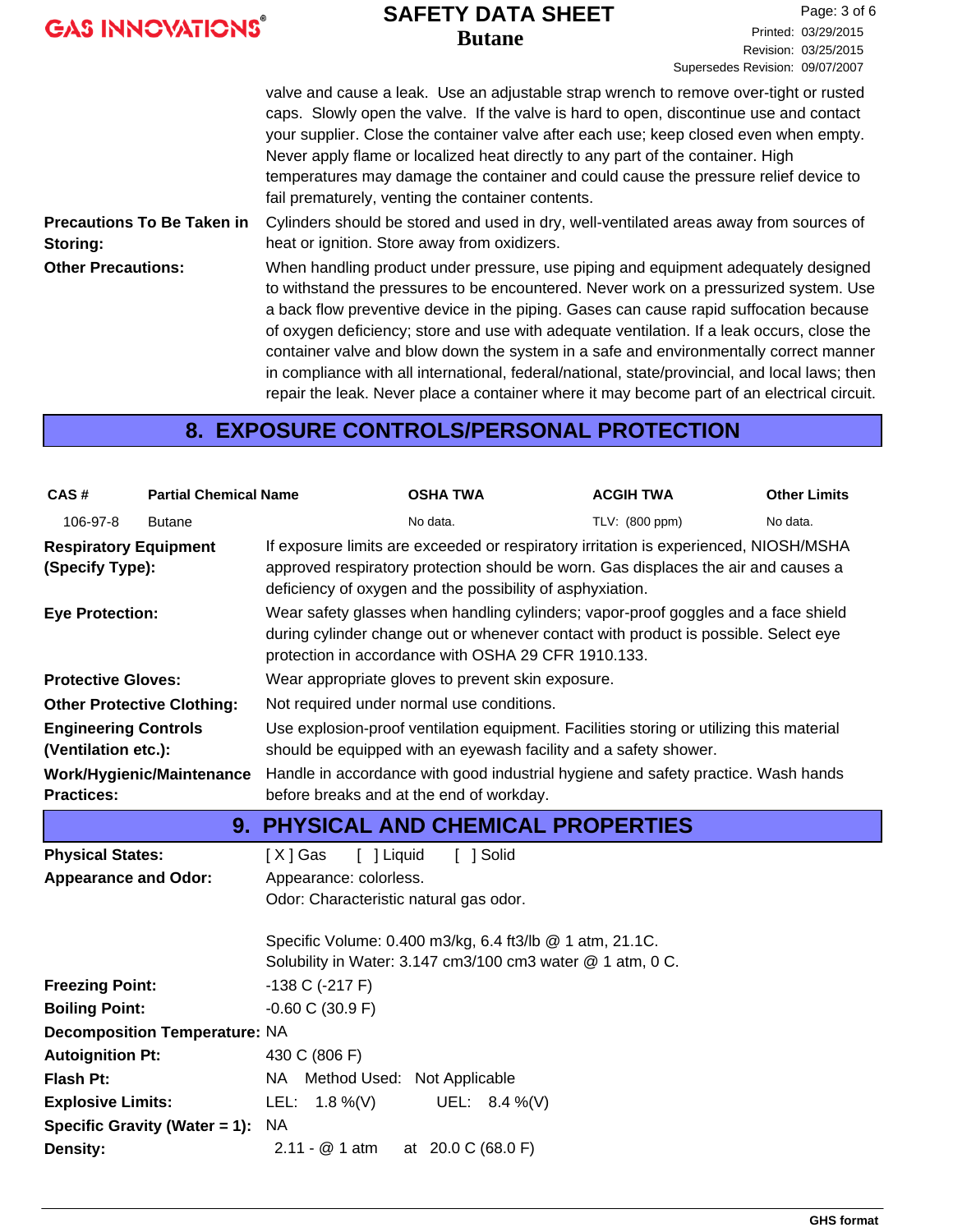### **Butane SAFETY DATA SHEET**

| <b>Bulk density:</b>                                       | <b>NA</b>                                                                                                       |
|------------------------------------------------------------|-----------------------------------------------------------------------------------------------------------------|
| Vapor Pressure (vs. Air or                                 | 16.3 PSI<br>at 21.1 C (70.0 F)                                                                                  |
| $mm Hg$ ):                                                 |                                                                                                                 |
| Vapor Density (vs. $Air = 1$ ):                            | NA                                                                                                              |
| <b>Evaporation Rate:</b>                                   | <b>NA</b>                                                                                                       |
| <b>Solubility in Water:</b>                                | 0 C (32.0 F)<br>3.147cm3 - per 100 cm3 at                                                                       |
| <b>Saturated Vapor</b>                                     | NA                                                                                                              |
| <b>Concentration:</b>                                      |                                                                                                                 |
| <b>Viscosity:</b>                                          | NA                                                                                                              |
| pH:                                                        | <b>NA</b>                                                                                                       |
| <b>Percent Volatile:</b>                                   | <b>NA</b>                                                                                                       |
| VOC / Volume:                                              | <b>NA</b>                                                                                                       |
| <b>Particle Size:</b>                                      | <b>NA</b>                                                                                                       |
| <b>Heat Value:</b>                                         | <b>NA</b>                                                                                                       |
| <b>Corrosion Rate:</b>                                     | <b>NA</b>                                                                                                       |
| Molecular Formula & Weight: C4H10                          | 58.124                                                                                                          |
|                                                            | <b>10. STABILITY AND REACTIVITY</b>                                                                             |
| <b>Reactivity:</b>                                         | High temperatures and fire conditions can result in the formation of carbon monoxide                            |
|                                                            | and carbon dioxide.                                                                                             |
| <b>Stability:</b>                                          | Unstable $\lceil \quad \rceil$<br>Stable [X]                                                                    |
| <b>Conditions To Avoid -</b>                               | Heat, flames and sparks. No smoking.                                                                            |
| Instability:                                               |                                                                                                                 |
| <b>Incompatibility - Materials To Oxidizing materials.</b> |                                                                                                                 |
| Avoid:                                                     |                                                                                                                 |
|                                                            | Hazardous Decomposition Or High temperatures and fire conditions can result in the formation of carbon monoxide |
| <b>Byproducts:</b>                                         | and carbon dioxide.                                                                                             |
| <b>Possibility of Hazardous</b>                            | Will not occur $[X]$<br>Will occur [ ]                                                                          |
| <b>Reactions:</b>                                          |                                                                                                                 |
| <b>Conditions To Avoid -</b>                               | No data available.                                                                                              |
| <b>Hazardous Reactions:</b>                                |                                                                                                                 |
|                                                            | <b>11. TOXICOLOGICAL INFORMATION</b>                                                                            |
| <b>Toxicological Information:</b>                          | Epidemiology: No information available.                                                                         |
|                                                            | Teratogenicity: No information available.                                                                       |
|                                                            | Reproductive Effects: No information available.                                                                 |
|                                                            | Mutagenicity: No information available.                                                                         |
|                                                            | Neurotoxicity: No information available.                                                                        |
|                                                            | Other Studies: CAS# 106-97-8:                                                                                   |
|                                                            | Acute toxicity, LC50, Inhalation, Rat, 658 g/m3, 4H.                                                            |
| <b>Carcinogenicity:</b>                                    | NTP? No<br>IARC Monographs? No<br><b>OSHA Regulated? No</b>                                                     |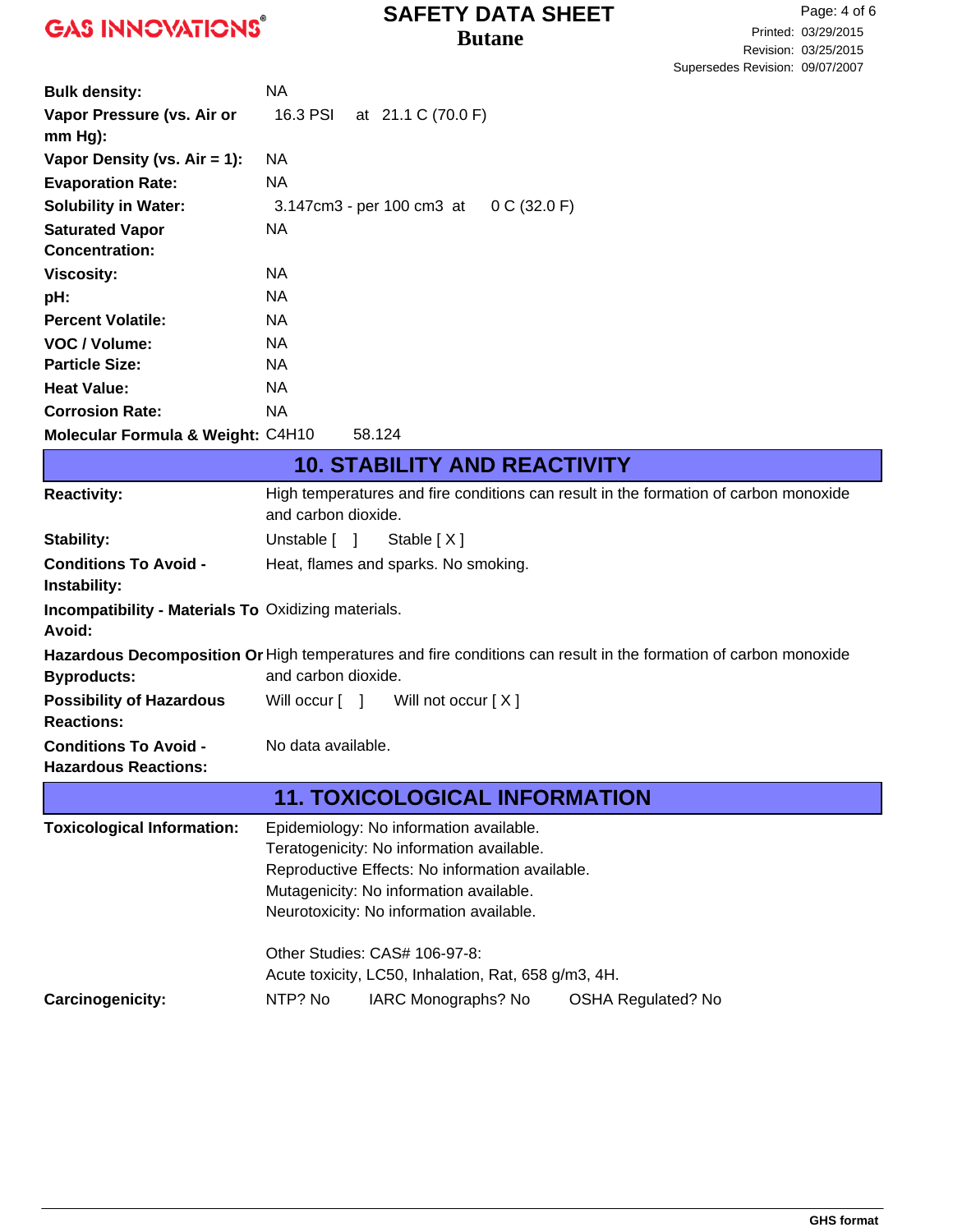### **Butane SAFETY DATA SHEET**

|                                               | <b>12. ECOLOGICAL INFORMATION</b>                                                                                                                                                                    |  |  |
|-----------------------------------------------|------------------------------------------------------------------------------------------------------------------------------------------------------------------------------------------------------|--|--|
| <b>General Ecological</b><br>Information:     | Environmental: No information available.<br>Physical: No information available.                                                                                                                      |  |  |
| <b>Results of PBT and vPvB</b><br>assessment: | No data available.                                                                                                                                                                                   |  |  |
| Persistence and<br>Degradability:             | No data available.                                                                                                                                                                                   |  |  |
| <b>Bioaccumulative Potential:</b>             | No data available.                                                                                                                                                                                   |  |  |
| <b>Mobility in Soil:</b>                      | No data available.                                                                                                                                                                                   |  |  |
| <b>13. DISPOSAL CONSIDERATIONS</b>            |                                                                                                                                                                                                      |  |  |
| <b>Waste Disposal Method:</b>                 | Do not attempt to dispose of residual or unused quantities. Return container to supplier.<br>Dispose of contents/containers in accordance with local/regional/national/international<br>regulations. |  |  |
|                                               | <b>14. TRANSPORT INFORMATION</b>                                                                                                                                                                     |  |  |

#### **LAND TRANSPORT (US DOT):**

| <b>DOT Proper Shipping Name: Butane.</b> |        |
|------------------------------------------|--------|
| <b>DOT Hazard Class:</b>                 | 21     |
| <b>UN/NA Number:</b>                     | UN1011 |



**FLAMMABLE GAS** 

### **CAS # Hazardous Components (Chemical Name) 15. REGULATORY INFORMATION S. 302 (EHS) S. 304 RQ S. 313 (TRI) EPA SARA (Superfund Amendments and Reauthorization Act of 1986) Lists** 106-97-8 Butane No No No **CAS # Hazardous Components (Chemical Name) Other US EPA or State Lists** 106-97-8 Butane TSCA: Yes - Inventory; CA PROP.65: No; CA TAC, Title 8: Title 8; MA Oil/HazMat: Yes; MI CMR, Part 5: No; NC TAP: No; NJ EHS: Yes - 0273; NY Part 597: No; PA HSL: Yes - 1; SC TAP: No; WI Air: No **CAS # Hazardous Components (Chemical Name) International Regulatory Lists** 106-97-8 Butane Canadian DSL: Yes; Canadian NDSL: No; Mexico INSQ: Yes - 1011; Australia ICS: Yes; New Zealand IOC: Yes; China IECSC: Yes; Japan ENCS: Yes - (2)-4; Korea ECL: Yes - KE-03751; Philippines ICCS: Yes; REACH: Yes - (R), (P), C1,

| <b>16. OTHER INFORMATION</b>                                            |                                                                                                                                                                                                                                                            |  |
|-------------------------------------------------------------------------|------------------------------------------------------------------------------------------------------------------------------------------------------------------------------------------------------------------------------------------------------------|--|
| <b>Revision Date:</b>                                                   | 03/25/2015                                                                                                                                                                                                                                                 |  |
| Additional Information About No data available.<br><b>This Product:</b> |                                                                                                                                                                                                                                                            |  |
| <b>Company Policy or</b><br>Disclaimer:                                 | The information, recommendations, and suggestions herein were compiled from<br>reference material and other sources believed to be reliable. However, the SDS's<br>accuracy or completeness is not guaranteed by Gas Innovations or its affiliates, nor is |  |

M2